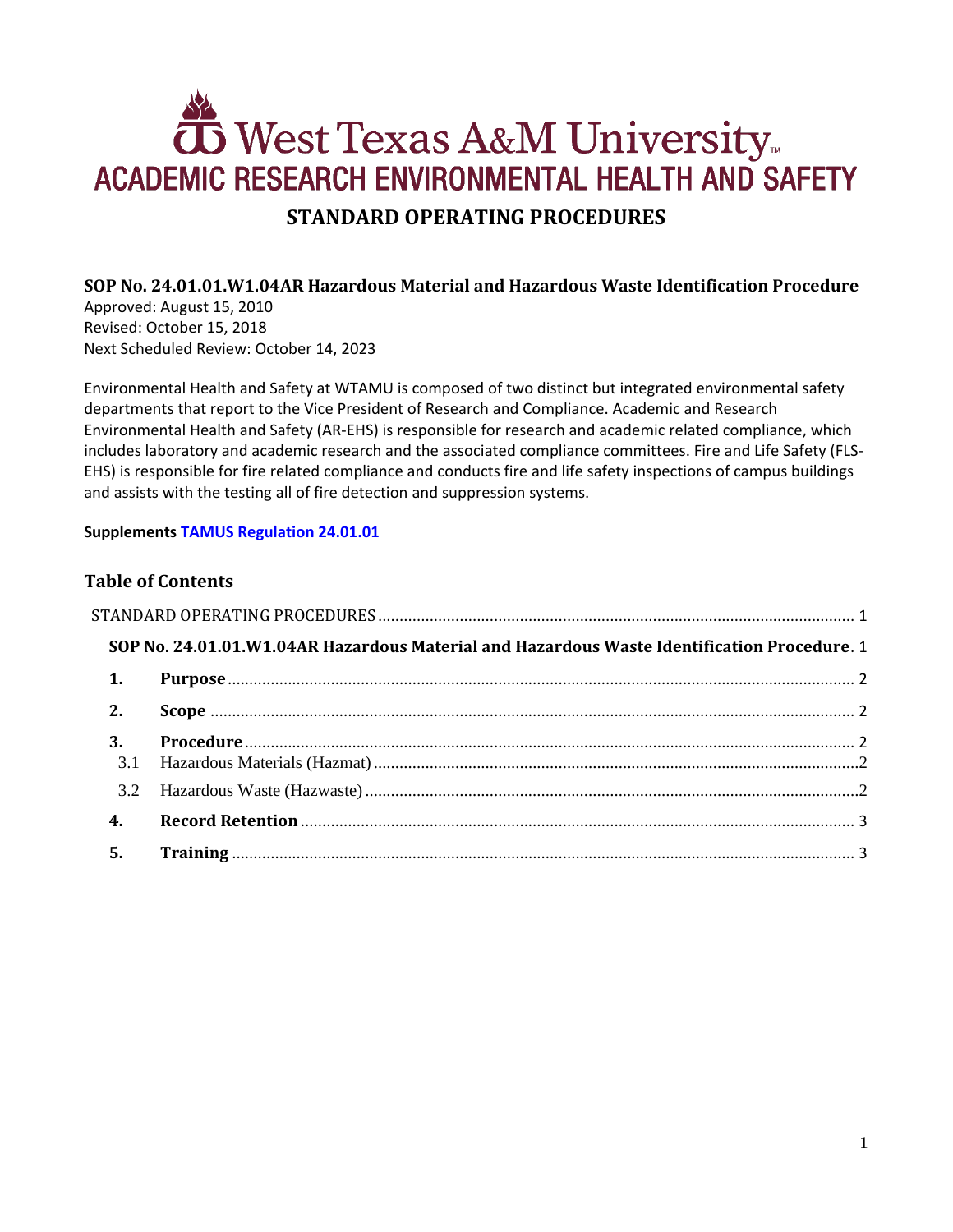# <span id="page-1-0"></span>**1. Purpose**

This procedure outlines the requirements and methods to be used to determine if a material or a waste must be classified as hazardous.

AR-EHS is the only department on campus authorized to make determinations regarding hazardous waste characterization and disposal.

In the event a WTAMU employee, student, or university visitor should have a quantity of unused chemical, spent chemical, chemical rinsate, or chemical byproduct as a result of official university business (teaching, testing, research, maintenance, etc.) and that material needs to be removed from the work area, AR-EHS must be contacted to determine the process for removal or disposal of the no longer needed material. This procedure also applies to empty containers when the contents of those containers included pure chemical, chemical compounds or mixtures, spent chemical, rinsate, or chemical byproducts.

## <span id="page-1-1"></span>**2. Scope**

This procedure applies to all WTAMU owned or operated facilities. This procedure also applies to all WTAMU employees, students, and visitors conducting official business for WTAMU regardless of location.

It is the responsibility of the user of any new material or chemical to contact and coordinate with AR-EHS regarding removal of the material from the work area. It is the responsibility of the department to inform employees and students on how and why to contact AR-EHS.

## <span id="page-1-2"></span>**3. Procedure**

When an employee, student, or visitor acquires a quantity of chemical (unused, spent, expired, chemical byproduct, rinsate, empty container) which needs to be removed from the work area, contact AR-EHS by phone (806)-651-4261 or email [ar-ehs@wtamu.edu](mailto:ar-ehs@wtamu.edu) to organize a pickup time and location or discuss removal options. AR-EHS will direct the chemical user to gather all the items for removal into a single location and clearly label each item with the known contents of the material. If the contents are unknown then the label should state "unknown". AR-EHS will collect the material and, if safe to do so, relocate it to one of their processing locations for determination of future actions. The primary goal for AR-EHS is to find ways to reuse or recycle all chemical on campus with chemical disposal being the last course of action. In the event that disposal is determined necessary, an AR-EHS employee will characterize the waste using the below procedures 3.1 and 3.2 and coordinate and conduct the appropriate disposal method for each chemical.

#### <span id="page-1-3"></span>3.1 Hazardous Materials (Hazmat)

- $\triangleright$  A material is considered hazardous if a reasonable individual believes the material can cause harm to the environment or to the health of an individual.
- $\triangleright$  The material can be of solid, liquid, or gaseous form.
- $\triangleright$  The physical hazard, as well as the chemical or toxicity hazard presented by the chemical, must be used to evaluate the class of material. Examples might include gasses under pressure.
- <span id="page-1-4"></span> $\triangleright$  A chemical which has a warning or caution statement about a health or environmental issue in the label or Safety Data Sheet (SDS) formally known as Material Safety Data Sheet the chemical will be considered a hazardous material (HAZMAT).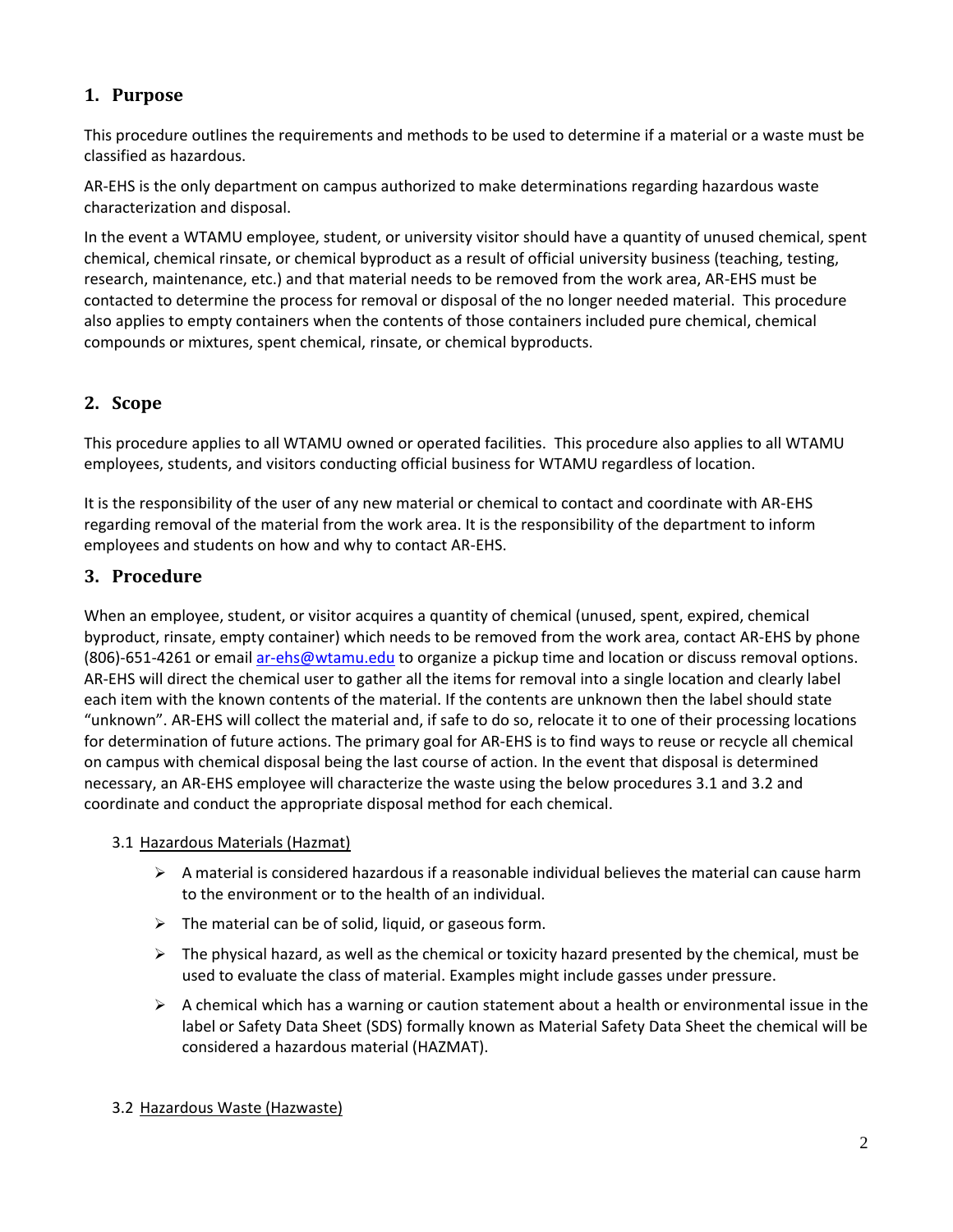Solid waste must be evaluated by AR-EHS to determine if that waste is hazardous. This is achieved through the following method:

- 1. Determine if the material is excluded from being a solid waste or hazardous waste per 30 TAC §335.1 of the Texas Administrative Code (TAC) [40 Code of Federal Regulations §§261.2, 261.3, or 261.4].
- 2. If the material is a solid waste, determine if the waste is listed as, mixed with, or derived from a listed hazardous waste identified in 40 Code of Federal Regulations (CFR) Part 261, Subpart D.
- 3. If the material is a solid waste, (for purposes of complying with 40 CFR Part 268 or if the waste is not listed as a hazardous waste in 40 CFR Part 261, Subpart D) then determine whether the waste exhibits any characteristics of a hazardous waste as identified in 40 CFR Part 261, Subpart C (by either: 30 TAC 335 or Industrial Solid Waste and Municipal Hazardous Waste Rule Log No. 2000-044- 335-WS).

This can be done by:

- (a) Testing the waste according to methods set forth in 40 CFR Part 261, Subpart C, or according to an equivalent method approved by the administrator under 40 CFR §260.21.
- (b) Applying knowledge of the hazardous characteristic of the waste in light of the materials and/or process used to generate the waste, pursuant to §335.511 of this title (relating to Use of Process Knowledge).
- (c) If the waste is a used oil, determine whether used oil is a listed hazardous waste per 40 Code of Federal Regulations §261.3(a) (2) (v). Used oil made hazardous by mixing with listed or characteristically hazardous waste is regulated as hazardous waste under the TAC.

#### <span id="page-2-0"></span>**4. Record Retention**

No official state records may be destroyed without permission from the Texas State Library as outlined in [Texas](http://www.statutes.legis.state.tx.us/?link=GV) [Government Code, Section 441.187](http://www.statutes.legis.state.tx.us/?link=GV) an[d 13 Texas Administrative Code, Title 13, Part 1, Chapter 6, Subchapter A,](http://txrules.elaws.us/rule/title13_chapter6_sec.6.7) [Rule 6.7.](http://txrules.elaws.us/rule/title13_chapter6_sec.6.7) The Texas State Library certifies Agency retention schedules as a means of granting permission to destroy official state records.

West Texas A&M University Records Retention Schedule is certified by the Texas State Library and Archives Commission. West Texas A&M University Environmental Health and Safety will follow [Texas A&M](https://www.wtamu.edu/webres/File/Risk%20Management/System-Records-Retention-Schedule.pdf) University [Records Retention Schedule](https://www.wtamu.edu/webres/File/Risk%20Management/System-Records-Retention-Schedule.pdf) as stated in the Standard Operating Procedure [61.99.01.W0.01 Records](http://www.wtamu.edu/webres/File/Risk%20Management/61.99.01.W0.01_PROCEDURE_Records%20Management_FINAL%20SIGNED.pdf) [Management.](http://www.wtamu.edu/webres/File/Risk%20Management/61.99.01.W0.01_PROCEDURE_Records%20Management_FINAL%20SIGNED.pdf) All official state records (paper, microform, electronic, or any other media) must be retained for the minimum period designated.

## <span id="page-2-1"></span>**5. Training**

West Texas A&M University Environmental Health and Safety will follow the Texas A&M University System Polic[y 33.05.02 Required Employee Training.](http://policies.tamus.edu/33-05-02.pdf) Staff and faculty whose required training is delinquent more than 90 days will have their internet access terminated until all trainings are completed. Only Blackboard and Single Sign-on will be accessible. Internet access will be restored once training has been completed. Student workers whose required training is delinquent more than 90 days will need to be terminated by their manager through Student Employment.